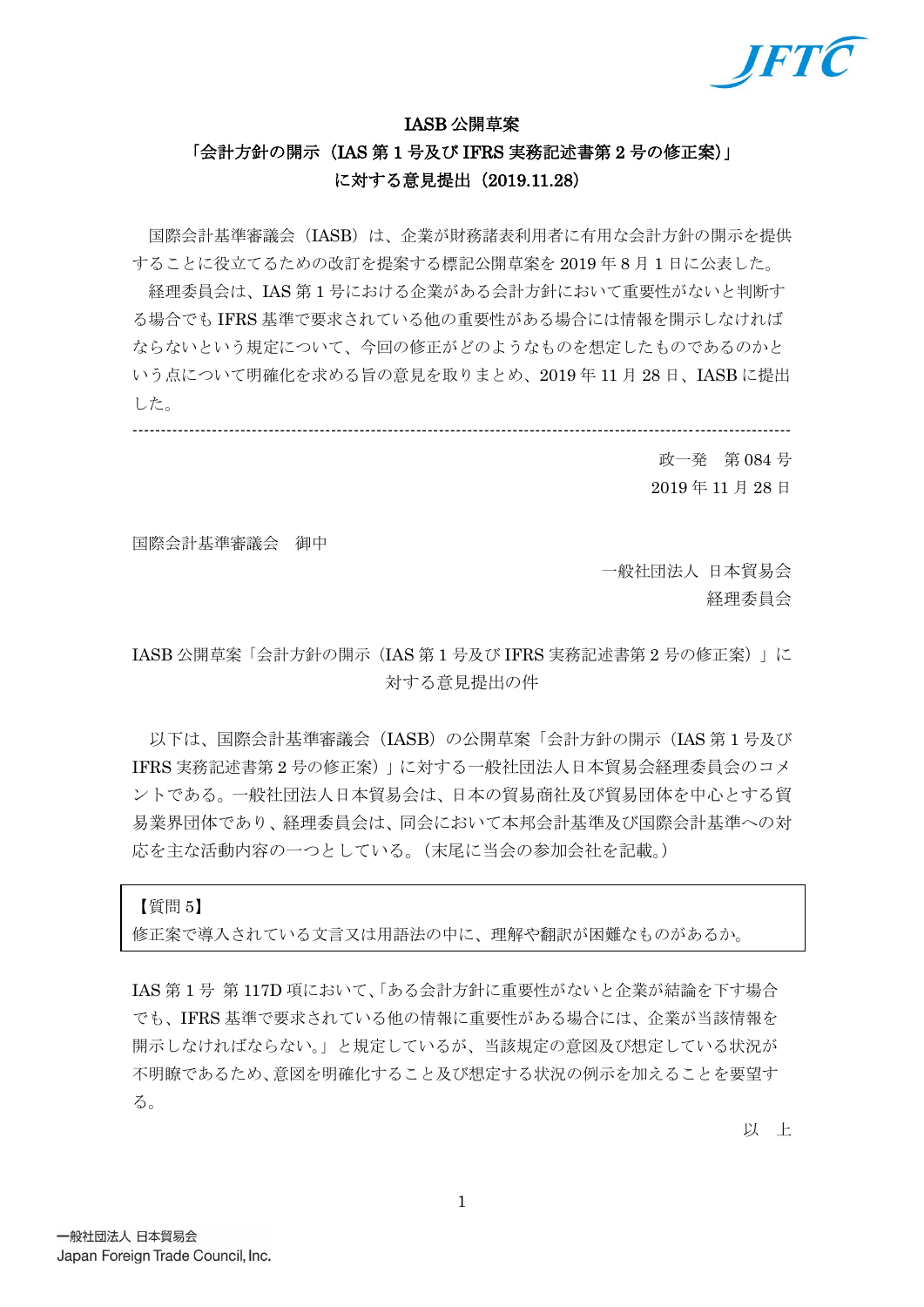

## 一般社団法人日本貿易会

〒105-6106 東京都港区浜松町 2-4-1 世界貿易センタービル 6 階 URL http://www.jftc.or.jp/

## 経理委員会委員会社

CBC 株式会社 蝶理株式会社 阪和興業株式会社 株式会社日立ハイテクノロジーズ 株式会社ホンダトレーディング 稲畑産業株式会社 伊藤忠商事株式会社 岩谷産業株式会社 JFE 商事株式会社 兼松株式会社 興和株式会社 丸紅株式会社 三菱商事株式会社 三井物産株式会社 長瀬産業株式会社 日鉄物産株式会社 野村貿易株式会社 神栄株式会社 双日株式会社 住友商事株式会社 豊田通商株式会社 ユアサ商事株式会社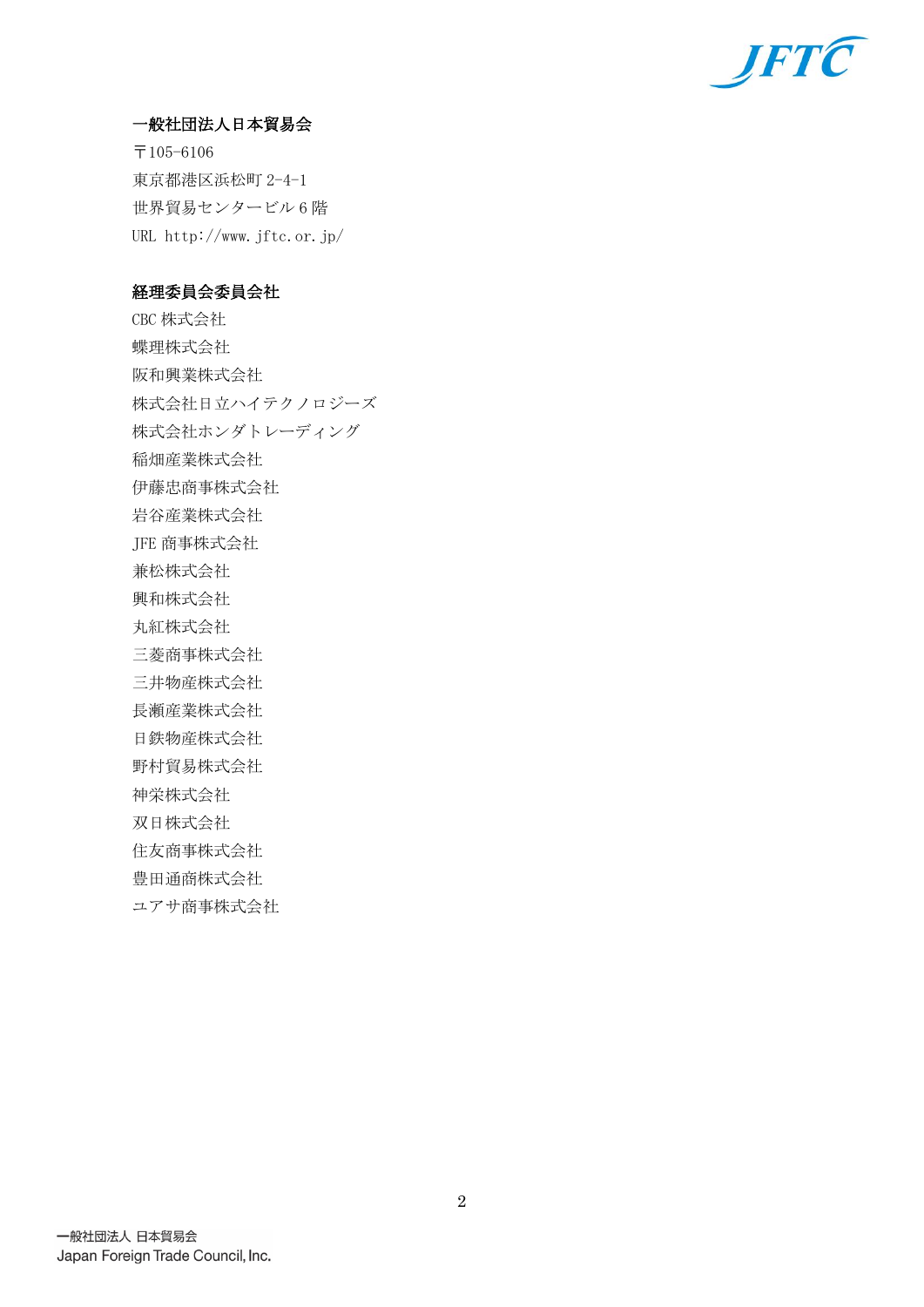

Document No.084 November 28, 2019

Accounting & Tax Committee Japan Foreign Trade Council, Inc.

To the International Accounting Standards Board

# **Comments on IFRS Standards Exposure Draft "Disclosure of Accounting Policies: Proposed amendments to IAS 1 and IFRS Practice Statement 2"**

The following are the comments of the Accounting & Tax Committee of Japan Foreign Trade Council (JFTC) regarding IFRS Standards Exposure Draft "Disclosure of Accounting Policies: Proposed amendments to IAS 1 and IFRS Practice Statement 2". JFTC is a trade-industry association with Japanese trading companies and trading organizations as its core members, while the principal function of its Accounting  $&$  Tax Committee is to respond to developments in Japanese and international accounting standards. (Member companies of JFTC Accounting & Tax Committee are listed at the end of this document.)

## *Question 5*

Would any wording or terminology introduced in the proposed amendments be difficult to understand or to translate?

#### *Opinion*

IAS 1 paragraph 117D provides that "if an entity concludes that an accounting policy is not material, the entity shall nevertheless disclose other information required by IFRS Standards if that information is material." However, the intended purpose of this provision and the circumstances envisaged are unclear; we therefore request that the purpose be clearly stated and examples of the relevant circumstances be added.